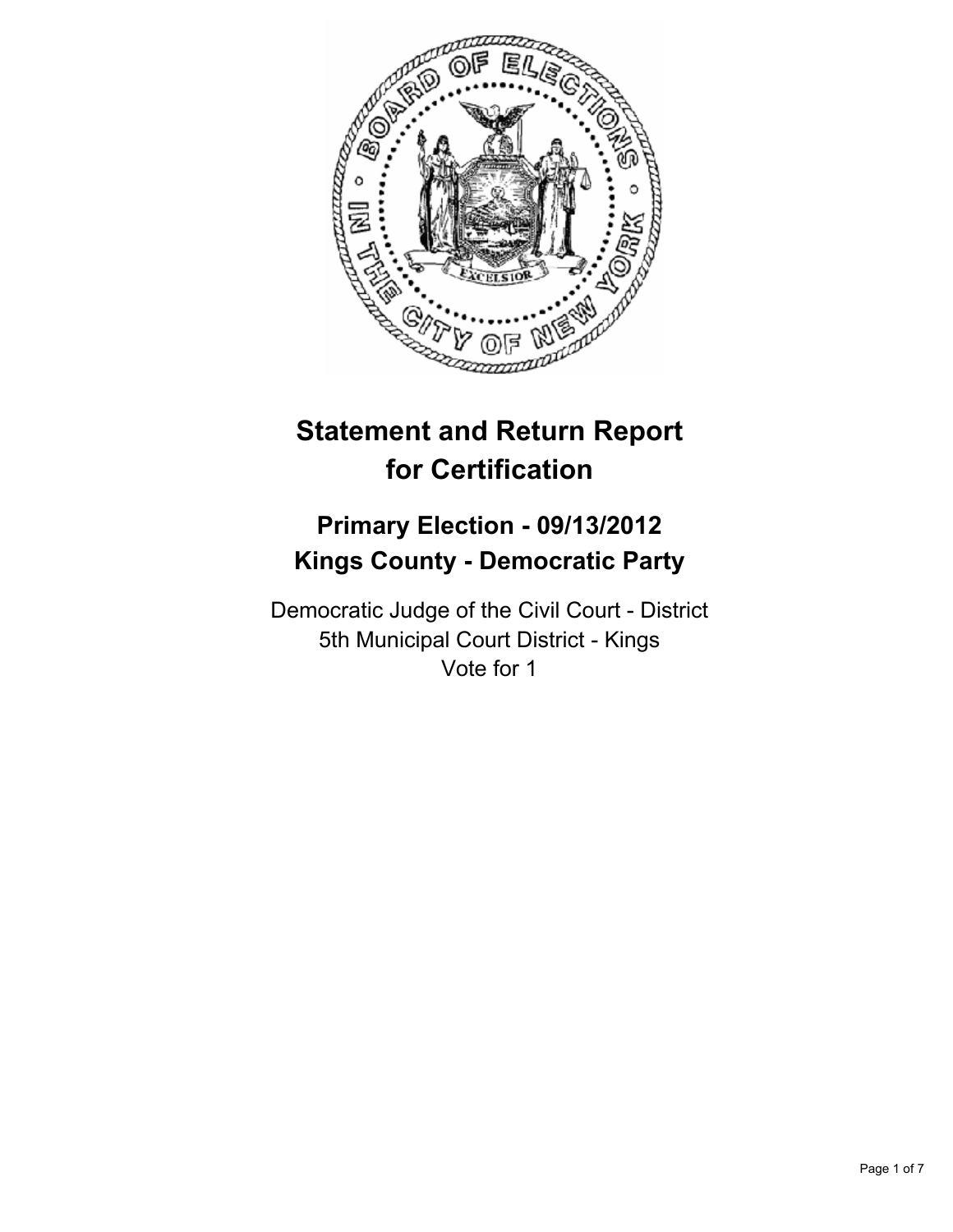

| <b>PUBLIC COUNTER</b>                                    | 1,706          |
|----------------------------------------------------------|----------------|
| <b>EMERGENCY</b>                                         | 0              |
| ABSENTEE/MILITARY                                        | 66             |
| <b>FEDERAL</b>                                           | 0              |
| <b>SPECIAL PRESIDENTIAL</b>                              | 0              |
| <b>AFFIDAVIT</b>                                         | 9              |
| <b>Total Ballots</b>                                     | 1,781          |
| Less - Inapplicable Federal/Special Presidential Ballots | 0              |
| <b>Total Applicable Ballots</b>                          | 1,781          |
| <b>CHARLES FINKELSTEIN</b>                               | 346            |
| THERESA M. CICCOTTO                                      | 604            |
| STEVEN Z. MOSTOFSKY                                      | 778            |
| CHERYL A. GARTLAND (WRITE-IN)                            | $\overline{2}$ |
| EFRAIN LIPSCHUTZ (WRITE-IN)                              | 1              |
| LARA GENOVESI (WRITE-IN)                                 | 1              |
| PAMELA WILLIE (WRITE-IN)                                 | 1              |
| RICHARD MONTELONE (WRITE-IN)                             | $\overline{2}$ |
| SHABSI GANZWEIG (WRITE-IN)                               | 1              |
| WILLIAM A LOEB (WRITE-IN)                                | $\overline{2}$ |
| <b>Total Votes</b>                                       | 1,738          |
| Unrecorded                                               | 43             |

| <b>PUBLIC COUNTER</b>                                    | 636 |
|----------------------------------------------------------|-----|
| <b>EMERGENCY</b>                                         | 0   |
| ABSENTEE/MILITARY                                        | 56  |
| <b>FEDERAL</b>                                           | 0   |
| <b>SPECIAL PRESIDENTIAL</b>                              | 0   |
| <b>AFFIDAVIT</b>                                         | 3   |
| <b>Total Ballots</b>                                     | 695 |
| Less - Inapplicable Federal/Special Presidential Ballots | 0   |
| <b>Total Applicable Ballots</b>                          | 695 |
| <b>CHARLES FINKELSTEIN</b>                               | 87  |
| THERESA M. CICCOTTO                                      | 506 |
| STEVEN Z. MOSTOFSKY                                      | 95  |
| AMY GOODMAN (WRITE-IN)                                   | 1   |
| OHAN A AJA (WRITE-IN)                                    | 1   |
| <b>Total Votes</b>                                       | 690 |
| Unrecorded                                               | 5   |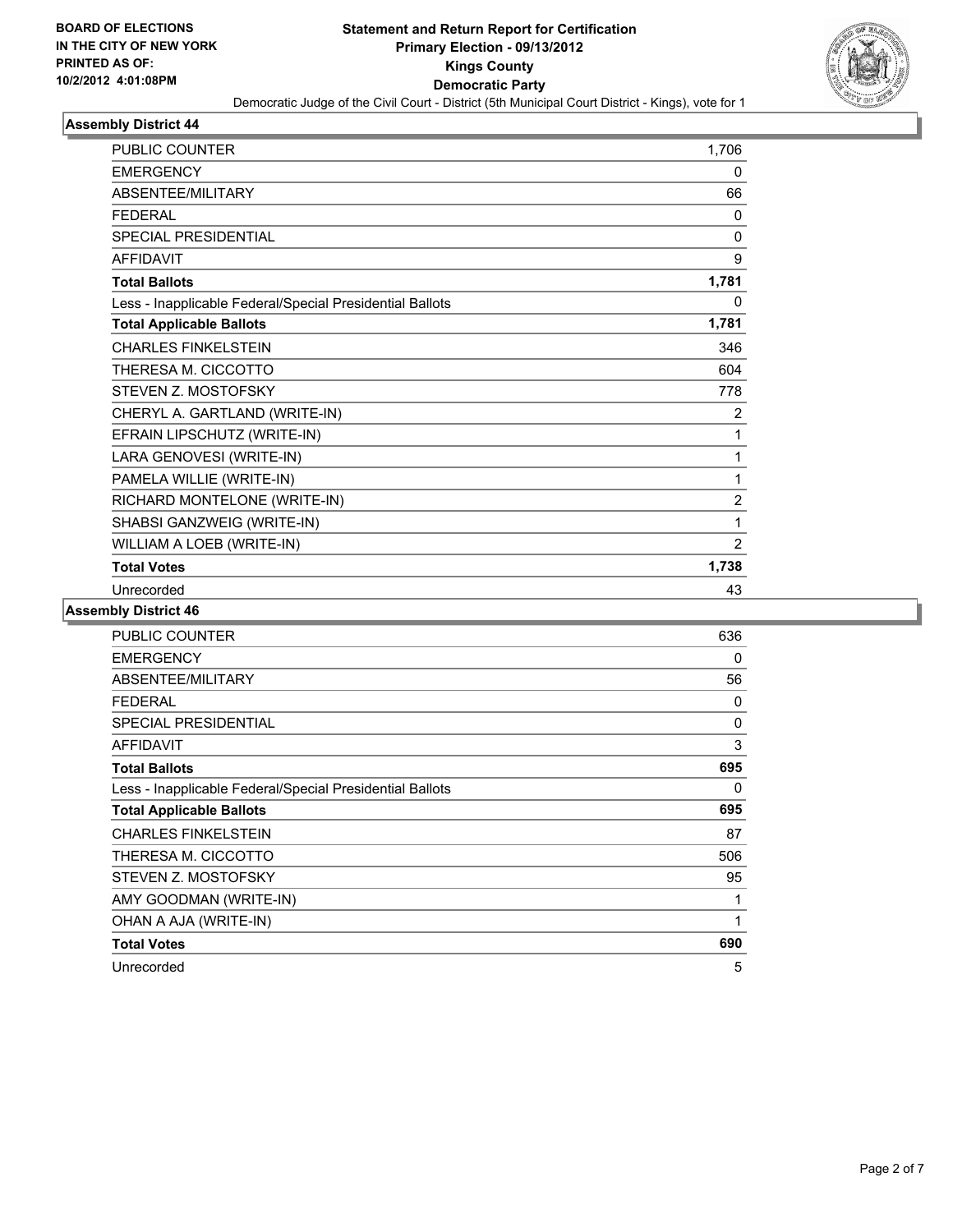

| <b>PUBLIC COUNTER</b>                                    | 750          |
|----------------------------------------------------------|--------------|
| <b>EMERGENCY</b>                                         | 0            |
| ABSENTEE/MILITARY                                        | 105          |
| <b>FEDERAL</b>                                           | 0            |
| <b>SPECIAL PRESIDENTIAL</b>                              | $\mathbf{0}$ |
| <b>AFFIDAVIT</b>                                         | 11           |
| <b>Total Ballots</b>                                     | 866          |
| Less - Inapplicable Federal/Special Presidential Ballots | 0            |
| <b>Total Applicable Ballots</b>                          | 866          |
| <b>CHARLES FINKELSTEIN</b>                               | 116          |
| THERESA M. CICCOTTO                                      | 302          |
| STEVEN Z. MOSTOFSKY                                      | 422          |
| ANTONIETTA FUCCIO (WRITE-IN)                             | 1            |
| OLGA STATZ (WRITE-IN)                                    | 1            |
| UNATTRIBUTABLE WRITE-IN (WRITE-IN)                       | 6            |
| <b>Total Votes</b>                                       | 848          |
| Unrecorded                                               | 18           |

| PUBLIC COUNTER                                           | 2,863 |
|----------------------------------------------------------|-------|
| <b>EMERGENCY</b>                                         | 0     |
| ABSENTEE/MILITARY                                        | 70    |
| FEDERAL                                                  | 0     |
| <b>SPECIAL PRESIDENTIAL</b>                              | 0     |
| <b>AFFIDAVIT</b>                                         | 24    |
| <b>Total Ballots</b>                                     | 2,957 |
| Less - Inapplicable Federal/Special Presidential Ballots | 0     |
| <b>Total Applicable Ballots</b>                          | 2,957 |
| <b>CHARLES FINKELSTEIN</b>                               | 612   |
| THERESA M. CICCOTTO                                      | 138   |
| STEVEN Z. MOSTOFSKY                                      | 2,104 |
| ABRAHAM TISCHLER (WRITE-IN)                              | 2     |
| BENZIEN HIBERSTIN (WRITE-IN)                             | 2     |
| MENDEL EICHENSTEIN (WRITE-IN)                            | 3     |
| SAM BRAUMAN (WRITE-IN)                                   | 1     |
| UNATTRIBUTABLE WRITE-IN (WRITE-IN)                       | 6     |
| <b>Total Votes</b>                                       | 2,868 |
| Unrecorded                                               | 89    |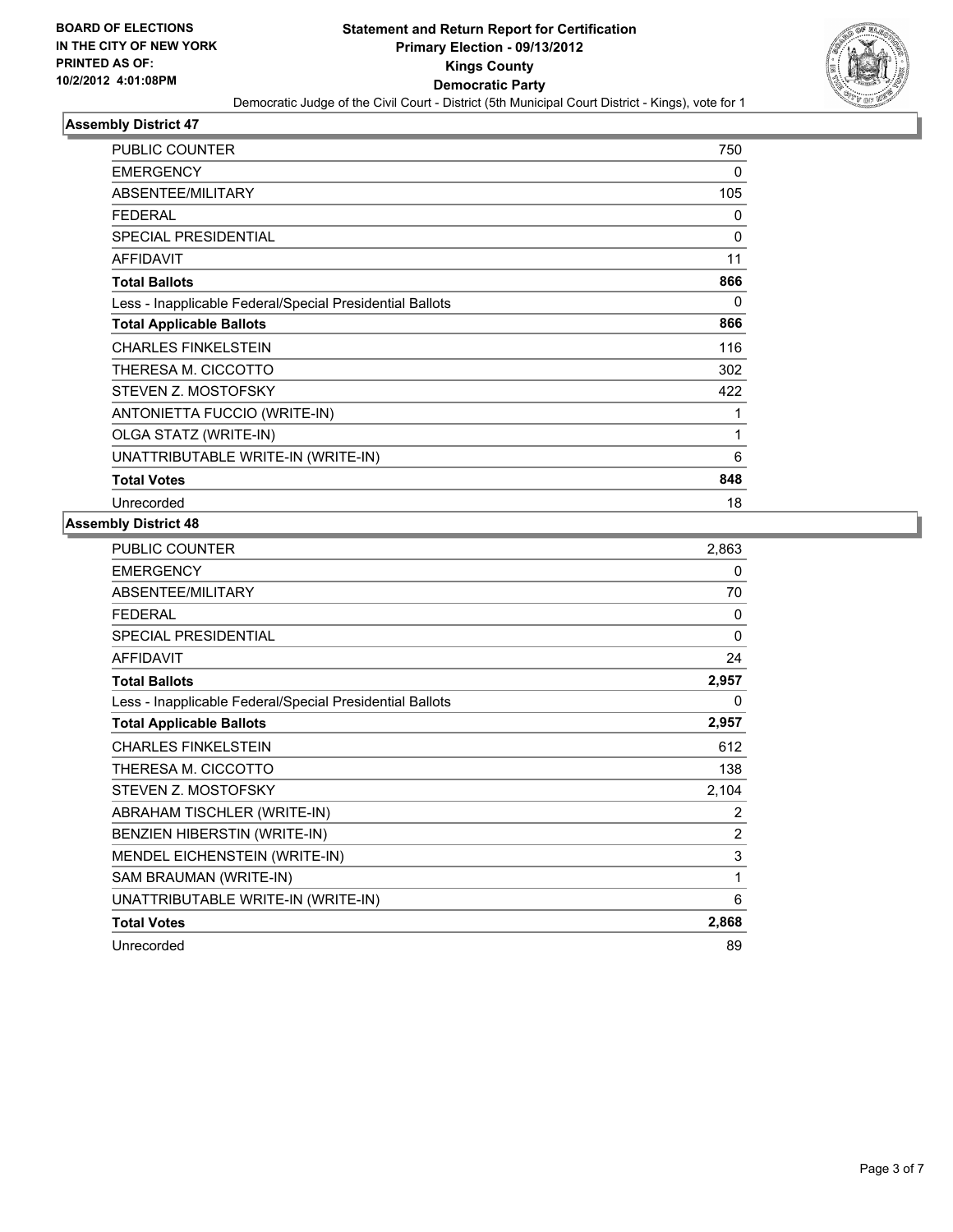

| <b>PUBLIC COUNTER</b>                                    | 626          |
|----------------------------------------------------------|--------------|
| <b>EMERGENCY</b>                                         | 0            |
| ABSENTEE/MILITARY                                        | 64           |
| <b>FEDERAL</b>                                           | 0            |
| <b>SPECIAL PRESIDENTIAL</b>                              | $\mathbf{0}$ |
| <b>AFFIDAVIT</b>                                         | 13           |
| <b>Total Ballots</b>                                     | 703          |
| Less - Inapplicable Federal/Special Presidential Ballots | 0            |
| <b>Total Applicable Ballots</b>                          | 703          |
| <b>CHARLES FINKELSTEIN</b>                               | 125          |
| THERESA M. CICCOTTO                                      | 430          |
| STEVEN Z. MOSTOFSKY                                      | 130          |
| CALMAN BEGUN (WRITE-IN)                                  | 1            |
| JEFF SMITH (WRITE-IN)                                    | 1            |
| RENEE GIORDANO (WRITE-IN)                                | 1            |
| UNATTRIBUTABLE WRITE-IN (WRITE-IN)                       | 2            |
| <b>Total Votes</b>                                       | 690          |
| Unrecorded                                               | 13           |

| 1,053        |
|--------------|
| 0            |
| 41           |
| 0            |
| $\mathbf{0}$ |
| 16           |
| 1,110        |
| $\mathbf{0}$ |
| 1,110        |
| 194          |
| 606          |
| 263          |
| 2            |
| 1            |
| 1            |
| 1            |
| 1            |
| 4            |
| 1            |
| 1            |
| 1,075        |
| 35           |
|              |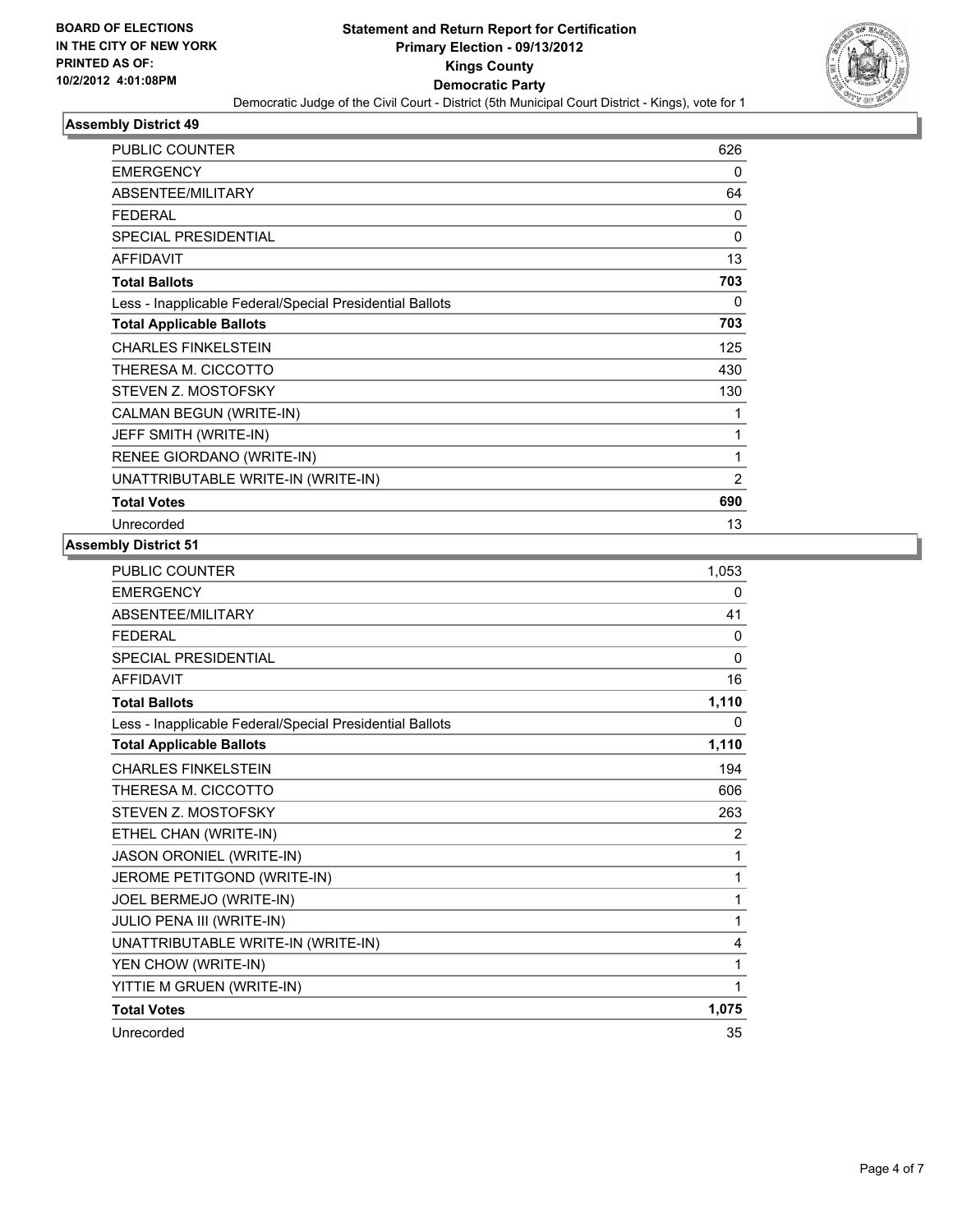

| PUBLIC COUNTER                                           | 24       |
|----------------------------------------------------------|----------|
| <b>EMERGENCY</b>                                         | 0        |
| <b>ABSENTEE/MILITARY</b>                                 | 0        |
| FEDERAL                                                  | 0        |
| <b>SPECIAL PRESIDENTIAL</b>                              | 0        |
| AFFIDAVIT                                                | $\Omega$ |
| <b>Total Ballots</b>                                     | 24       |
| Less - Inapplicable Federal/Special Presidential Ballots | 0        |
| <b>Total Applicable Ballots</b>                          | 24       |
| <b>CHARLES FINKELSTEIN</b>                               | 5        |
| THERESA M. CICCOTTO                                      | 15       |
| STEVEN Z. MOSTOFSKY                                      | 2        |
| RICHARD MONTELONE (WRITE-IN)                             | 1        |
| <b>Total Votes</b>                                       | 23       |
| Unrecorded                                               | 1        |

| <b>PUBLIC COUNTER</b>                                    | 390 |
|----------------------------------------------------------|-----|
| <b>EMERGENCY</b>                                         | 0   |
| ABSENTEE/MILITARY                                        | 0   |
| FEDERAL                                                  | 0   |
| SPECIAL PRESIDENTIAL                                     | 0   |
| AFFIDAVIT                                                | 0   |
| <b>Total Ballots</b>                                     | 390 |
| Less - Inapplicable Federal/Special Presidential Ballots | 0   |
| <b>Total Applicable Ballots</b>                          | 390 |
| <b>CHARLES FINKELSTEIN</b>                               | 34  |
| THERESA M. CICCOTTO                                      | 324 |
| STEVEN Z. MOSTOFSKY                                      | 30  |
| UNATTRIBUTABLE WRITE-IN (WRITE-IN)                       | 1   |
| <b>Total Votes</b>                                       | 389 |
| Unrecorded                                               |     |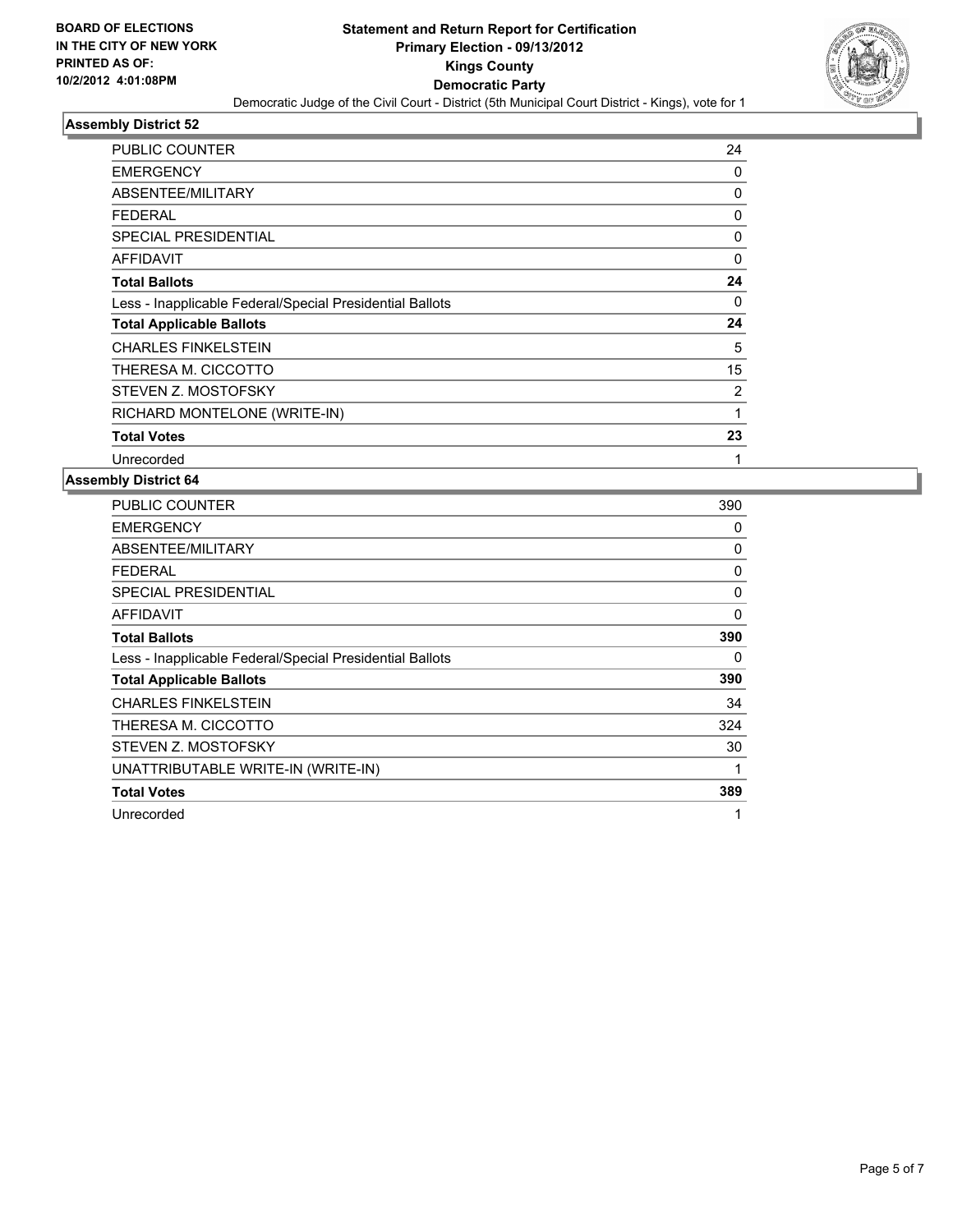#### **Statement and Return Report for Certification Primary Election - 09/13/2012 Kings County Democratic Party** Democratic Judge of the Civil Court - District (5th Municipal Court District - Kings), vote for 1



#### **Total for Democratic Judge of the Civil Court - District (5th Municipal Court District - Kings) - Kings County**

| PUBLIC COUNTER                                           | 8,048 |
|----------------------------------------------------------|-------|
| <b>EMERGENCY</b>                                         | 0     |
| ABSENTEE/MILITARY                                        | 402   |
| <b>FEDERAL</b>                                           | 0     |
| SPECIAL PRESIDENTIAL                                     | 0     |
| <b>AFFIDAVIT</b>                                         | 76    |
| <b>Total Ballots</b>                                     | 8,526 |
| Less - Inapplicable Federal/Special Presidential Ballots | 0     |
| <b>Total Applicable Ballots</b>                          | 8,526 |
| <b>CHARLES FINKELSTEIN</b>                               | 1,519 |
| THERESA M. CICCOTTO                                      | 2,925 |
| STEVEN Z. MOSTOFSKY                                      | 3,824 |
| ABRAHAM TISCHLER (WRITE-IN)                              | 2     |
| AMY GOODMAN (WRITE-IN)                                   | 1     |
| ANTONIETTA FUCCIO (WRITE-IN)                             | 1     |
| BENZIEN HIBERSTIN (WRITE-IN)                             | 2     |
| CALMAN BEGUN (WRITE-IN)                                  | 1     |
| CHERYL A. GARTLAND (WRITE-IN)                            | 2     |
| EFRAIN LIPSCHUTZ (WRITE-IN)                              | 1     |
| ETHEL CHAN (WRITE-IN)                                    | 2     |
| JASON ORONIEL (WRITE-IN)                                 | 1     |
| JEFF SMITH (WRITE-IN)                                    | 1     |
| JEROME PETITGOND (WRITE-IN)                              | 1     |
| JOEL BERMEJO (WRITE-IN)                                  | 1     |
| JULIO PENA III (WRITE-IN)                                | 1     |
| LARA GENOVESI (WRITE-IN)                                 | 1     |
| MENDEL EICHENSTEIN (WRITE-IN)                            | 3     |
| OHAN A AJA (WRITE-IN)                                    | 1     |
| OLGA STATZ (WRITE-IN)                                    | 1     |
| PAMELA WILLIE (WRITE-IN)                                 | 1     |
| RENEE GIORDANO (WRITE-IN)                                | 1     |
| RICHARD MONTELONE (WRITE-IN)                             | 3     |
| SAM BRAUMAN (WRITE-IN)                                   | 1     |
| SHABSI GANZWEIG (WRITE-IN)                               | 1     |
| UNATTRIBUTABLE WRITE-IN (WRITE-IN)                       | 19    |
| WILLIAM A LOEB (WRITE-IN)                                | 2     |
| YEN CHOW (WRITE-IN)                                      | 1     |
| YITTIE M GRUEN (WRITE-IN)                                | 1     |
| <b>Total Votes</b>                                       | 8,321 |
| Unrecorded                                               | 205   |